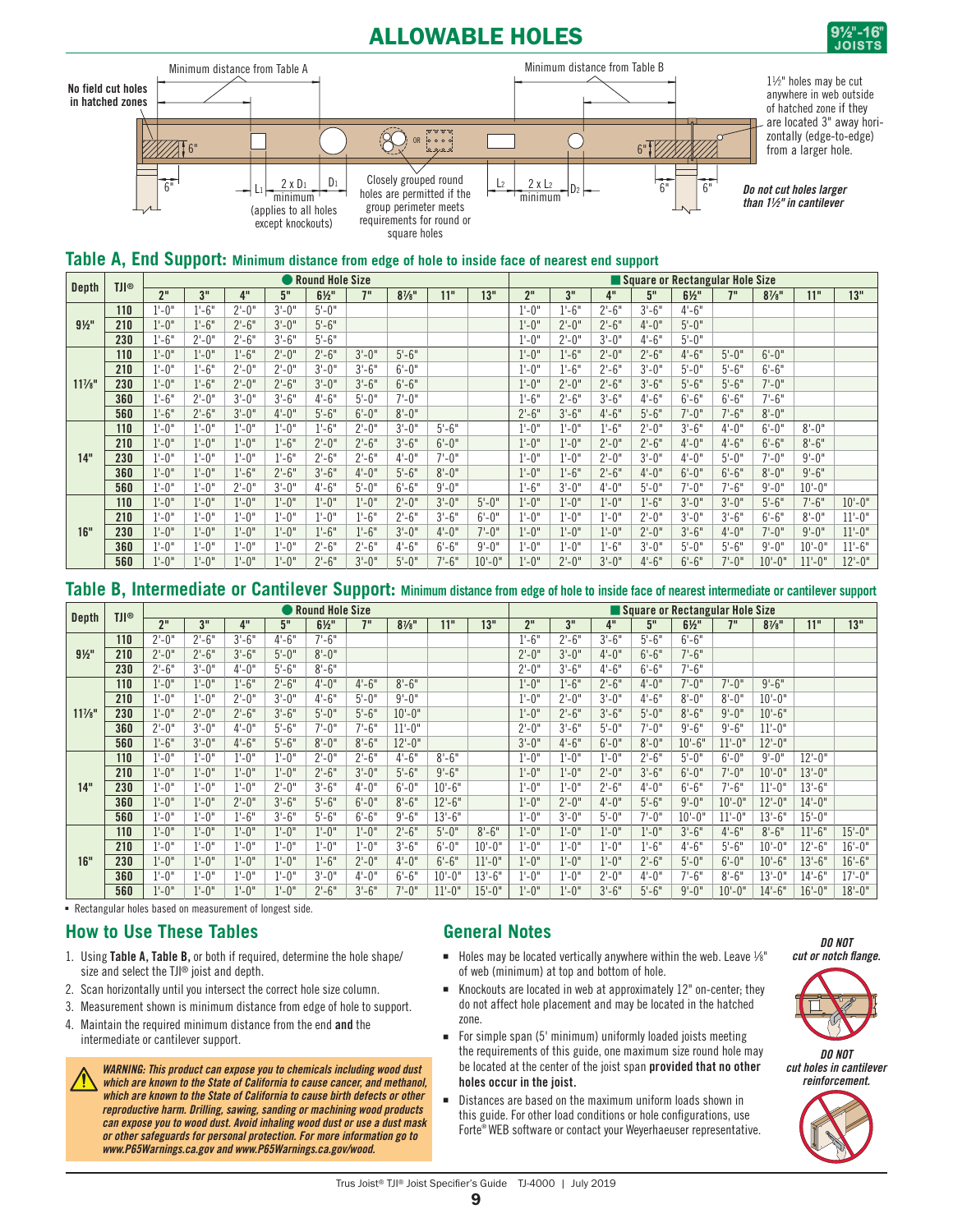

# ALLOWABLE HOLES



### **Table A—End Support**

**Minimum distance from edge of hole to inside face of nearest end support)**

|              | <b>TJI®</b> |           |            |           |                | Round Hole Size |            |            |            |            |           | Square or Rectangular Hole Size |           |            |            |            |            |                   |            |            |            |  |
|--------------|-------------|-----------|------------|-----------|----------------|-----------------|------------|------------|------------|------------|-----------|---------------------------------|-----------|------------|------------|------------|------------|-------------------|------------|------------|------------|--|
| <b>Depth</b> |             |           | <b>PII</b> | 70        | 0 <sup>H</sup> | 10"             | 12"        | 143/4"     | 1634"      | 183⁄4"     | 20"       |                                 | 6"        | 711        |            | 10"        | 12"        | $14\frac{3}{4}$ " | 1634"      | 1834"      | 20"        |  |
|              | 360         | $1 - 0"$  | $-0"$      | $1 - 0$ " | $2 - 0$ "      | $4 - 0$ "       | $5'-6''$   | $9' - 6''$ |            |            |           | $1 - 0$ "                       | $3'-0''$  | $4 - 6"$   | $6' - 0''$ | $10 - 0$ " | $1 - 0$ "  | $13 - 6"$         |            |            |            |  |
| 18"          | 560         | $1 - 0$ " | $1 - 0$ "  | $1 - 0$ " | $2 - 0$ "      | $4 - 6"$        | $7 - 0"$   | $10 - 6"$  |            |            |           | $2 - 0$                         | $5 - 0$ " | $6' - 6"$  | $8 - 0$ "  | $11 - 0''$ | $2 - 0$ "  | $14 - 0$ "        |            |            |            |  |
|              | 560D        | $1'-0''$  | $1 - 6"$   | $2 - 6"$  | $3'-6''$       | $5 - 6"$        | $7 - 6"$   | $1 - 0$ "  |            |            |           | $3'-0''$                        | $5 - 6"$  | $6' - 6"$  | $8 - 0$ "  | $10 - 6"$  | $1 - 6"$   | $13 - 6"$         |            |            |            |  |
|              | 360         | $1 - 0$ " | $1 - 0$ "  | $1 - 0$ " | $1'-0''$       | $2 - 0$ "       | $4 - 0$ "  | $7 - 0$ "  | $10 - 0$ " |            |           | $1'-0''$                        | $1 - 6"$  | $3'-0''$   | $4 - 6"$   | $8 - 0$ "  | $11 - 6"$  | $13 - 6"$         | $15 - 6"$  |            |            |  |
| 20"          | 560         | $1 - 0"$  | $1 - 0$ "  | $1'-0''$  | $1 - 0$ "      | $2 - 0$ "       | $4 - 6"$   | $8 - 6"$   | $11 - 0$ " |            |           | $1 - 0$ "                       | $3'-6''$  | $5 - 0$ "  | $7 - 0''$  | $10 - 6"$  | l3'-0'     | $14 - 6"$         | $15 - 6"$  |            |            |  |
|              | <b>560D</b> | $1 - 0$ " | $1 - 0$ "  | $1'-6''$  | $2 - 6"$       | $4 - 6"$        | $6' - 0''$ | $9' - 0''$ | $11 - 6"$  |            |           | $2 - 6"$                        | $5 - 0$ " | $6 - 0$ "  | $7 - 0$ "  | $10 - 0$ " | $12 - 6"$  | $14 - 0''$        | $15 - 0$ " |            |            |  |
| 22"          | <b>560D</b> | $1 - 0"$  | $l'-0$ "   | $1 - 0"$  | $-6"$          | $3 - 6"$        | $5 - 0$ "  | $-0"$      | $9' - 6''$ | $12 - 6"$  |           | $1 - 0$ "                       | $3'-6''$  | $5 - 0$ "  | $6 - 6"$   | $14 - 6"$  | $15 - 0$ " | $16 - 0"$         | $16 - 6"$  | $17 - 0''$ |            |  |
| 24"          | 560D        | $1 - 0$ " | $1 - 0$ "  | $1'-6''$  | $2 - 0$ "      | $3'-6''$        | $5 - 0$ "  | $7 - 0$ "  | $8 - 6"$   | $11 - 0$ " | $12 - 6"$ | $1 - 6"$                        | $4 - 0"$  | $5' - 0''$ | $6 - 6"$   | $9' - 6''$ | $15 - 0$ " | $16 - 0$ "        | $16'-6''$  | $17 - 0''$ | $17 - 0$ " |  |

## **Table B—Intermediate or Cantilever Support**

**Minimum distance from edge of hole to inside face of nearest intermediate or cantilever support**

|              | <b>TJI®</b> |                 |                |                 |                |            | Round Hole Size |            |            |                   |       |           |            |            | Square or Rectangular Hole Size |            |            |                  |                   |            |            |
|--------------|-------------|-----------------|----------------|-----------------|----------------|------------|-----------------|------------|------------|-------------------|-------|-----------|------------|------------|---------------------------------|------------|------------|------------------|-------------------|------------|------------|
| <b>Depth</b> |             |                 | C <sub>H</sub> | 711             | 0 <sup>H</sup> | 10"        | 12"             | 143/4"     | 1634"      | $18\frac{3}{4}$ " | 20"   |           | <b>CII</b> | 711        | 0 <sup>H</sup>                  | 10"        | 12"        | 143/4"           | $16\frac{3}{4}$ " | 183⁄4"     | 20"        |
|              | 360         | $^{\prime}$ -0" | $1 - 0"$       | $^{\prime}$ -6" | $3'-0''$       | $6' - 0''$ | $9 - 0$ "       | $14 - 6"$  |            |                   |       | $1 - 0$ " | $4 - 0$ "  | $6 - 6"$   | $9' - 0''$                      | $14 - 6"$  | $16 - 6"$  | $19 - 0''$       |                   |            |            |
| 18"          | 560         | $1 - 0$ "       | $1 - 0$ "      | $1 - 0"$        | $2 - 0$ "      | $6' - 0''$ | $10 - 0$ "      | $15 - 6"$  |            |                   |       | $1'-0''$  | $6 - 0$ "  | $8 - 6"$   | $11 - 6"$                       | $16 - 6"$  | $18 - 0$ " | $19 - 6"$        |                   |            |            |
|              | 560D        | $^{\prime}$ -0" | $1 - 0$ "      | $2 - 6"$        | $4 - 6"$       | $7 - 6"$   | l 1'-0"         | $16 - 6"$  |            |                   |       | $3'-0''$  | $7 - 6"$   | $9 - 6"$   | $11 - 6"$                       | $16 - 0"$  | $17 - 0''$ | $19 - 0''$       |                   |            |            |
|              | 360         | $1 - 0$ "       | $1 - 0$ "      | $1 - 0"$        | $1 - 0"$       | $3'-0''$   | $6'-0''$        | $11 - 0$ " | $15 - 0$ " |                   |       | $1'-0''$  | $1 - 6"$   | $4 - 0$ "  | $7 - 0$ "                       | $12 - 6"$  | $16'-6''$  | 19'-0"           | $20 - 6"$         |            |            |
| 20"          | 560         | $^{\prime}$ -0" | $1 - 0$ "      | $-0"$           | $-0"$          | $1'-6''$   | $5 - 6"$        | $-6"$      | $15 - 6"$  |                   |       | $1 - 0$ " | $3'-0''$   | $6' - 0''$ | $8 - 6"$                        | $14 - 0$ " | $17 - 6"$  | 19'-0"           | $20 - 6"$         |            |            |
|              | 560D        | $1 - 0$ "       | $1 - 0$ "      | $1 - 0$ "       | $1 - 0$ "      | $4 - 6"$   | $8 - 6"$        | $13 - 6"$  | $17 - 0$ " |                   |       | $1 - 0$ " | $5 - 6$ "  | $8 - 0$ "  | $10 - 0$ "                      | $15 - 0$ " | $18 - 0$ " | $19 - 6"$        | $20 - 6"$         |            |            |
| 22"          | 560D        | $1 - 0"$        | $2 - 6"$       | $3 - 6"$        | $4 - 6"$       | $6 - 6"$   | $8 - 0$ "       | $11 - 0''$ | $14 - 6"$  | $17 - 6"$         |       | $3'-6''$  | $6 - 6"$   | $8 - 6"$   | $10 - 0$ "                      | $19 - 0$ " | $20 - 0$ " | 211<br>$1 - 0$ " | $21 - 6"$         | $22 - 0$ " |            |
| 24"          | 560D        | $2 - 6"$        | $4 - 0$ "      | $5 - 0$ "       | $5 - 6"$       | $7 - 0$ "  | $8 - 6"$        | $11 - 0$ " | $13 - 6"$  | $16 - 0$ "        | $-6"$ | $5 - 0$ " | $7 - 6"$   | $9'-0''$   | $10 - 6"$                       | $14 - 0$ " | $20 - 0$ " | $21 - 0$ "       | $21 - 6"$         | $22 - 0$ " | $22 - 0$ " |

- Rectangular holes based on measurement of longest side.

## **How to Use These Tables**

- 1. Using Table A, Table B, or both if required, determine the hole shape/size and select the TJI® joist and depth.
- 2. Scan horizontally until you intersect the correct hole size column.
- 3. Measurement shown is minimum distance from edge of hole to support.
- 4. Maintain the required minimum distance from the end and the intermediate or cantilever support.



## **General Notes**

- Holes may be located vertically anywhere within the web. Leave  $\frac{1}{8}$  of web (minimum) at top and bottom of hole.
- Knockouts are located in web at approximately 12" on-center; they do not affect hole placement and may be located in the hatched zone.
- For simple span (5' minimum) uniformly loaded joists meeting the requirements of this guide, one maximum size round hole may be located at the center of the joist span provided that no other holes occur in the joist.
- Distances are based on the maximum uniform loads shown in this guide. For other load conditions or hole configurations, use Forte® WEB software or contact your Weyerhaeuser representative.

 *WARNING: This product can expose you to chemicals including wood dust which are known to the State of California to cause cancer, and methanol, which are known to the State of California to cause birth defects or other reproductive harm. Drilling, sawing, sanding or machining wood products can expose you to wood dust. Avoid inhaling wood dust or use a dust mask or other safeguards for personal protection. For more information go to [www.P65Warnings.ca.gov](http://www.P65Warnings.ca.gov) and [www.P65Warnings.ca.gov/wood.](http://www.P65Warnings.ca.gov/wood)*

Safety data sheets for all Weyerhaeuser wood products can be found on our website at: [weyerhaeuser.com/sustainability/environment/product-stewardship/safety-data-sheets](http://www.weyerhaeuser.com/sustainability/environment/product-stewardship/safety-data-sheets).